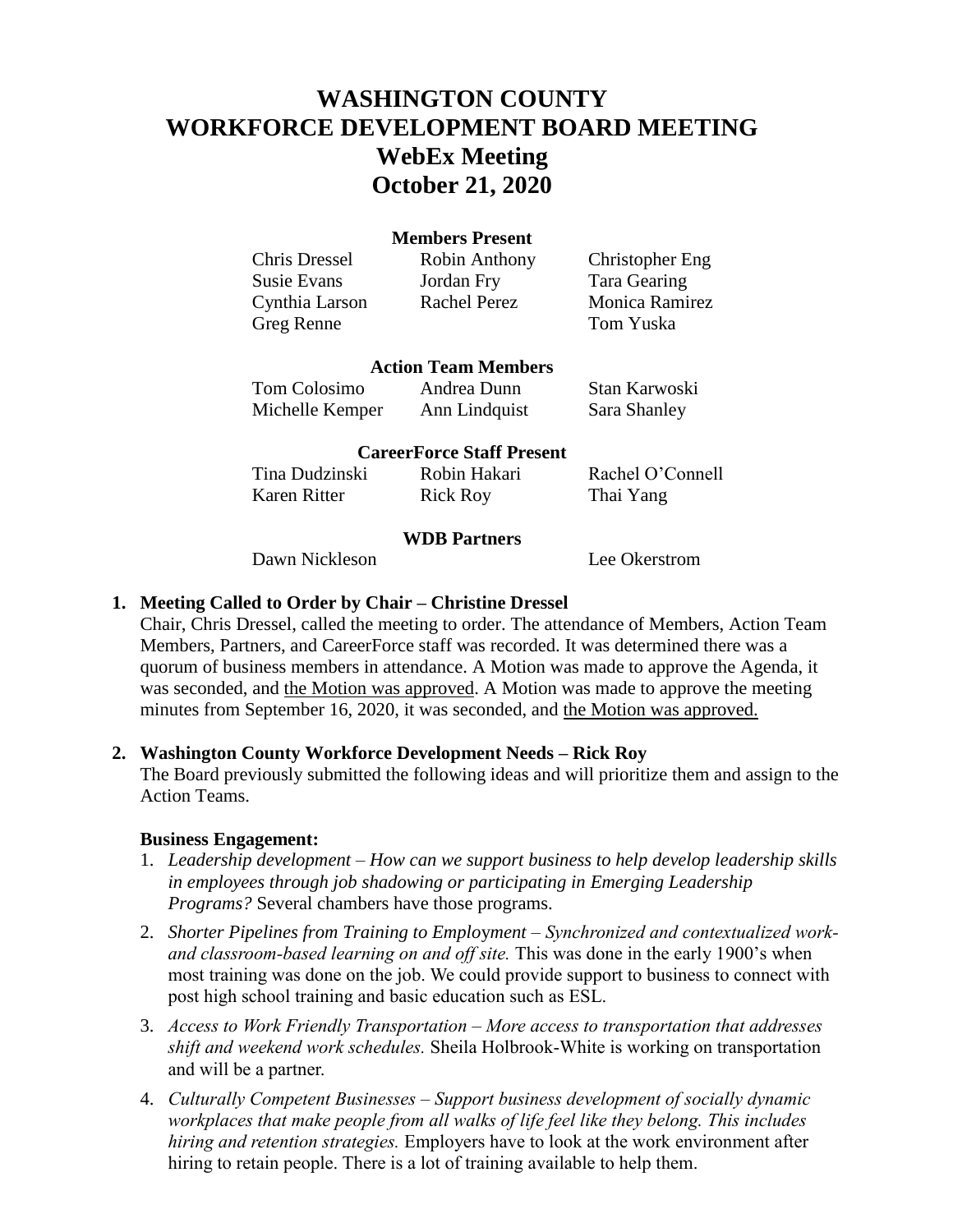- 5. *Leverage Chamber Partnerships – Work more closely with Chambers to have more direct connections to businesses in our communities for promoting all our work.* Rick said he and Chris Eng have been meeting with chamber presidents to work more closely to promote our work and communicate how their efforts overlap.
- 6. *Situational Business Advocacy – Understand the larger issues impeding business growth and how we might have an impact in addressing it.* We can look at how to address political and social movements. Some industries have been harder hit by Covid and how can we support them?

**Questions:** *Tom Yuska: Have these conversations come up with chamber partners and others?* Rick replied he reached beyond WDB members and contacted our partner network of close to 30 organizations which includes chamber presidents and educational institutions.

# **Community Engagement**

- 1. *Coordinate with Community Activities – Promote and participate in food distributions and available health screening related to COVID-19 to promote workforce services and staying safe at work.* Community health is very important right now. Food distributions were held at Landfall and Cimarron throughout the summer. A rapid testing clinic has been set up in Oakdale. How do we promote these efforts and workforce services and staying safe at work?
- 2. *Provide More "Easy Access" Activities – Coordinate with partners to provide safe approaches to services for those who face barriers to employment – virtual, small group and/or drive by services.* Provide drive by services such as clothing for an interview. Ride share organizations are providing free rides for people to vote in the election.
- 3. *Develop a "Resource Services 101" – A comprehensive, yet easily understood tool of the resources that support social and economic stability.* Working with public health and other providers, create an online version of resources.
- 4. *Physical Integration of Services – Co-location of services on an intermittent basis.* The Career Lab has been moved into the library at Forest Lake and there will be intermittent services at Cottage Grove and Oakdale. Rick has been pushing for a statewide initiative for partnerships with libraries to become more centralized.

**Comment:** *Tom Yuska*: A paper resource of services has been done and discontinued. The United Way has a 411 number to connect to different services.

# **Education Engagement**

- *1. Career Pathways Planning – Middle school on up, including Alternative Schools and ABE.* It's important to start at the middle school age rather than wait until high school to start kids into career pathways. Alternative schools are focused on students attaining enough credits to get their diploma and don't have a lot of time for career pathways. Possibly we could work with employers to introduce them to careers. Adult Basic Education is an important social and economic security net and the Board could promote that. The healthcare initiative working with smaller organizations is still going forward.
- *2. Assist with Employer Engagement - Identify support needs of our schools to strengthen their efforts with employer participation in work-based learning and sharing of industry trends in Washington County.* Schools report they are having problems connecting with employers and there are opportunities to work with chambers to get employers involved.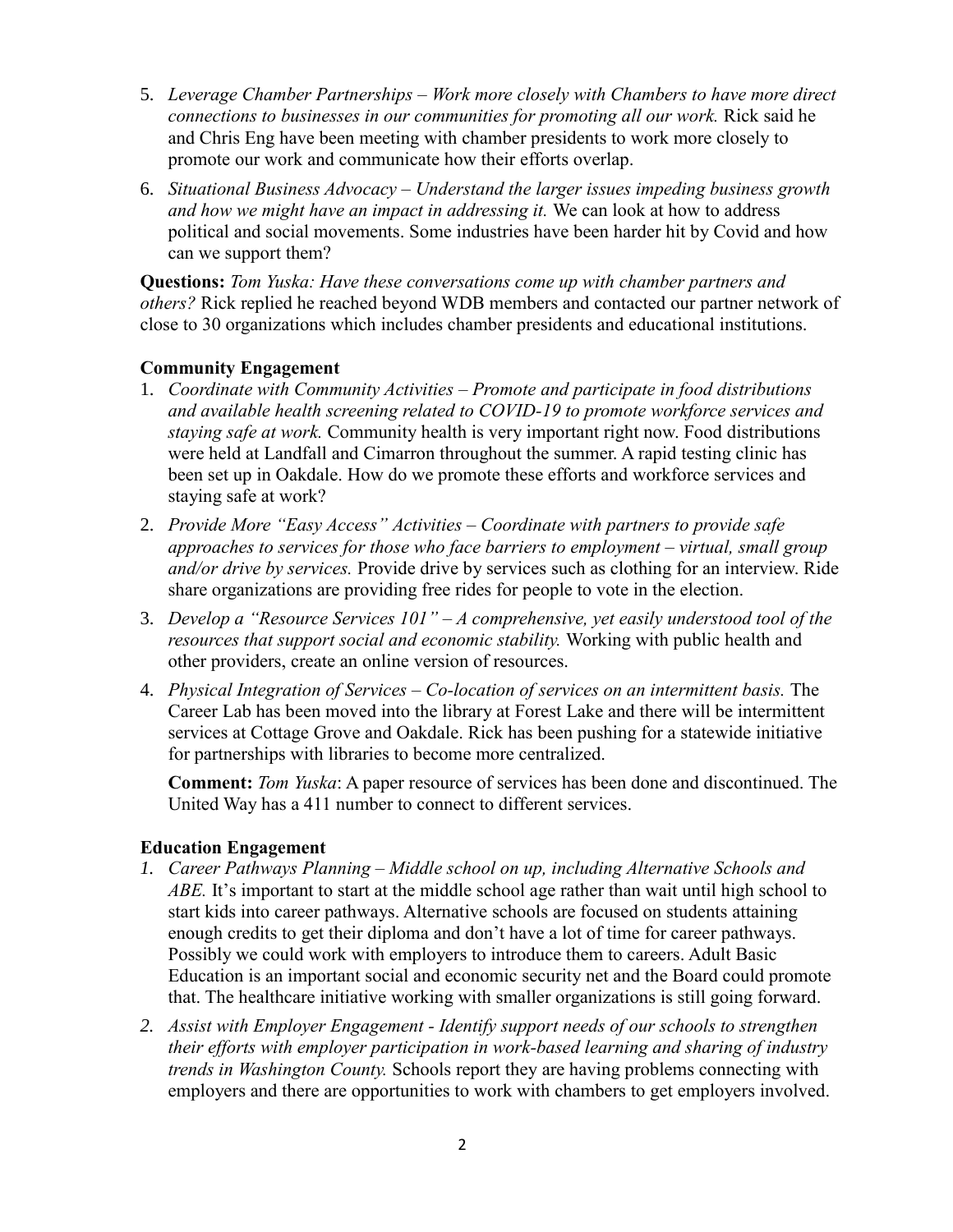- *3. Promote All "Post-High School" Education – Identify and curate information on all opportunities for learning, including on-line options like Coursera, Digital NorthStar Literacy and others.* Post high school means any opportunity to increase skills such as on-the-job training and on-line options; there are many training opportunities to consider.
- *4. Special Needs Student Support – Students on IEPs and at Alternative Schools need additional supports for successful career pathway navigation.* Rick said he worked with Tree Trust participants this summer connecting with their work coach and Vocational Rehabilitation. Career services staff can also become involved.

**Comments:** *Susie Evans* sees many ways to connect with their new director, nonprofits, the four principals of their middle schools, and other partners. For example, employers could have Zoom meetings with students and parents.

Rick Roy said we need to stay in scope and not overstep what we are capable of doing. The Workforce Development Board is positioned at the center of the common intersections of workforce, education and business. Along with our efforts to better coordinate activities is the ability to improve system communication within the Workforce Development System and our communities. Marketing strategies will be central to our success in all areas. *Board members did polling to set priorities through Menti.com.*

# **Review of Action Team Purpose**

- *Oversight Action Team*: The team oversees what is required administratively in the Federal Law and reviews documents and agreements. It is led by the Chair and Vice Chair with Chairs of other action teams to share and coordinate activities.
- *Career Force Action Team:* Federal law requires a one stop operator which is a consortium of Adult Basic Education, Vocational Rehabilitation, and Wagner-Peyser to ensure all partners in our MOU are truly participating. This may be better named the Community Partners Action Team to reflect this broader view.
- *Career Pathways Action Team:* The team focuses on developing career pathways. To better connect with business, this may be better named the Business Engagement Action Team.
- *Youth Development Action Team*: The team focuses on youth funding and partnerships with our schools. The team may be better suited as an Educational Engagement Action Team looking at post high school education, connecting with employers and helping the school districts.

# **Questions and Comments:**

*Chris Dressel* recommended Board members join those Action Teams where they can make the greatest contribution and input.

*Michelle Kemper* asked if the name and focus of the Youth team is changed, will it still meet the requirement for youth. Rick replied a Youth Development team is not required by law but was an example.

*Sarah Shanley* said this aligns well with their goals in partnering strategies and Career and Technical Education awareness.

*Rick Roy* said the Action Teams will meet in November, discuss the items and prioritize them, make a presentation to the full board in December and start by January.